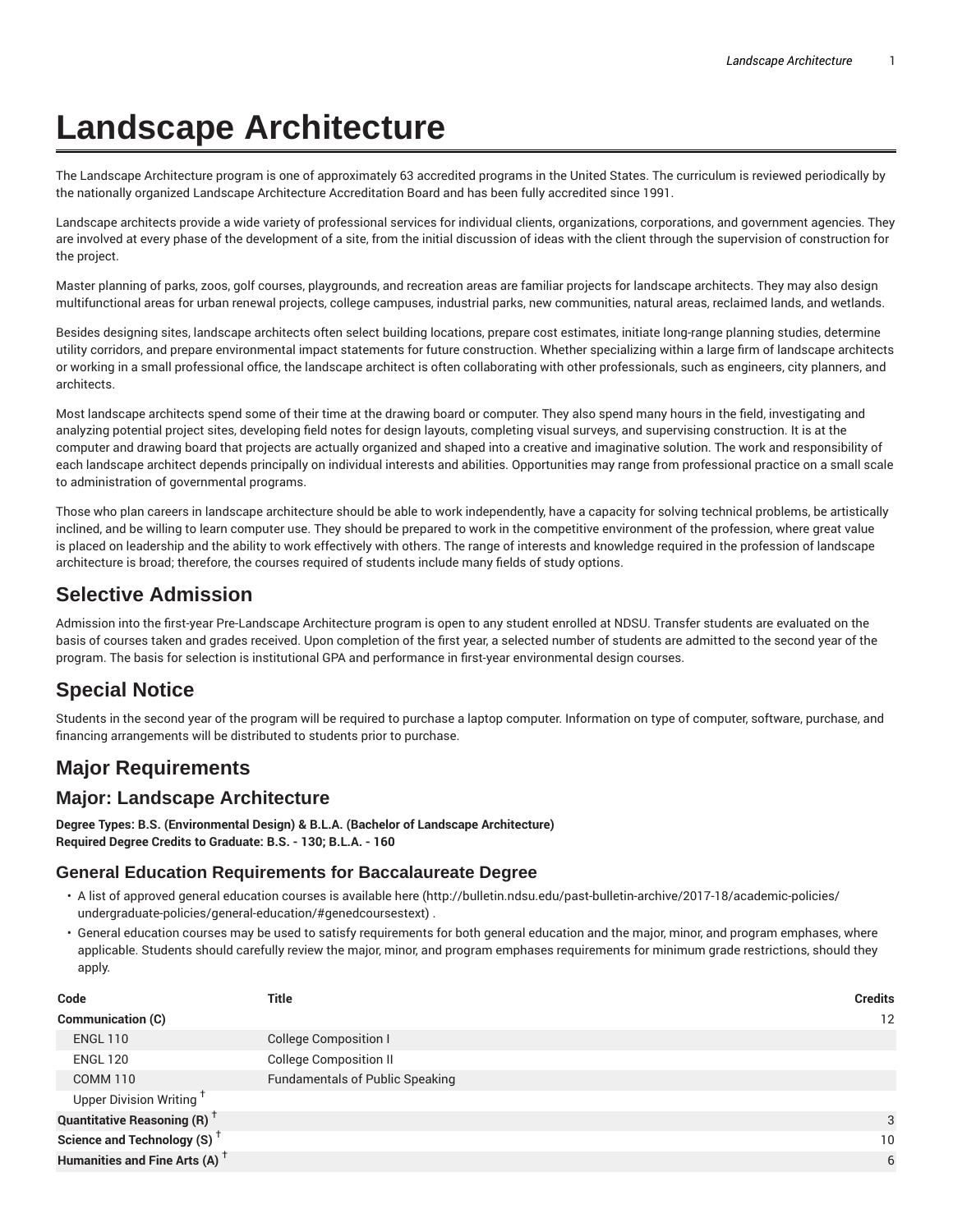| Social and Behavioral Sciences (B) <sup>T</sup> |    |
|-------------------------------------------------|----|
| Wellness (W) $^{\top}$                          |    |
| Cultural Diversity (D) <sup>*†</sup>            |    |
| <b>Global Perspectives (G)<sup>*†</sup></b>     |    |
| <b>Total Credits</b>                            | 39 |

- \* May be satisfied by completing courses in another General Education category.
- † May be satisfied with courses required in the major. Review major requirements to determine if a specific upper division writing course is required.

#### **Major Requirements**

| Code                                     | <b>Title</b>                                                                          | <b>Credits</b>            |
|------------------------------------------|---------------------------------------------------------------------------------------|---------------------------|
| <b>Environmental Design Requirements</b> |                                                                                       |                           |
| <b>ANTH 111</b>                          | Introduction to Anthropology (May satisfy general education category B and D)         | 3                         |
| <b>ARCH 321</b>                          | History and Theory of Architecture I (May satisfy general education category A and G) | 3                         |
| <b>ENVD 101</b>                          | Introduction to Environmental Design (May satisfy general education category A)       | 3                         |
| <b>ENVD 130</b>                          | Drawing Skills for Environmental Designers                                            | 3                         |
| <b>ENVD 172</b>                          | Environmental Design Fundamentals Studio                                              | $\ensuremath{\mathsf{3}}$ |
| LA 231                                   | Landscape Architecture Graphics                                                       | 3                         |
| LA 232                                   | Design Technology                                                                     | 3                         |
| LA 271                                   | Introduction to Landscape Architecture Studio                                         | 6                         |
| LA 272                                   | Parks & Open Spaces Studio                                                            | 6                         |
| LA 322                                   | History of Landscape Architecture                                                     | 4                         |
| LA 331                                   | <b>Graphics III: Design Communication</b>                                             | $\mathbf{3}$              |
| LA 341                                   | Site Development and Detailing I                                                      | 4                         |
| LA 342                                   | Site Development and Detailing II                                                     | 4                         |
| LA 371                                   | Site Planning & Design Studio                                                         | 6                         |
| LA 372                                   | <b>Community Planning &amp; Design Studio</b>                                         | $\,$ 6 $\,$               |
| LA 441                                   | Site Development and Detailing III                                                    | 4                         |
| LA 471                                   | Urban Design Studio                                                                   | $\,$ 6 $\,$               |
| LA 472                                   | <b>Remediation &amp; Planting Design Studio</b>                                       | 6                         |
| LA 552                                   | <b>Advanced Landscape Planning</b>                                                    | 3                         |
| <b>PLSC 355</b>                          | <b>Woody Landscape Plants</b>                                                         | 3                         |
| <b>PSYC 111</b>                          | Introduction to Psychology (May satisfy general education category B)                 | 3                         |
| or SOC 110                               | Introduction to Sociology                                                             |                           |
| <b>Landscape Design Requirements</b>     |                                                                                       |                           |
| LA 563                                   | Programming and Thesis Preparation                                                    | 3                         |
| LA 571                                   | <b>Environmental Planning Studio</b>                                                  | 6                         |
| LA 572                                   | Design Thesis (Capstone) A grade of "C" or better is required)                        | 8                         |
| LA 581                                   | <b>Professional Practice</b>                                                          | 3                         |
| LA 590                                   | Seminar                                                                               | 3                         |
| <b>Total Credits</b>                     |                                                                                       | 108                       |

#### **Degree Requirements and Notes**

• A student must complete at least 60 semester credits of professional level course work in his/her program while in residence and enrolled in the college. Students transferring into the college from programs with professional accreditation are exempt from this residency requirement but are subject to the residency requirement of NDSU.

• Transfer courses with grades of 'D' will count towards total graduation credits but will not satisfy specific degree requirements.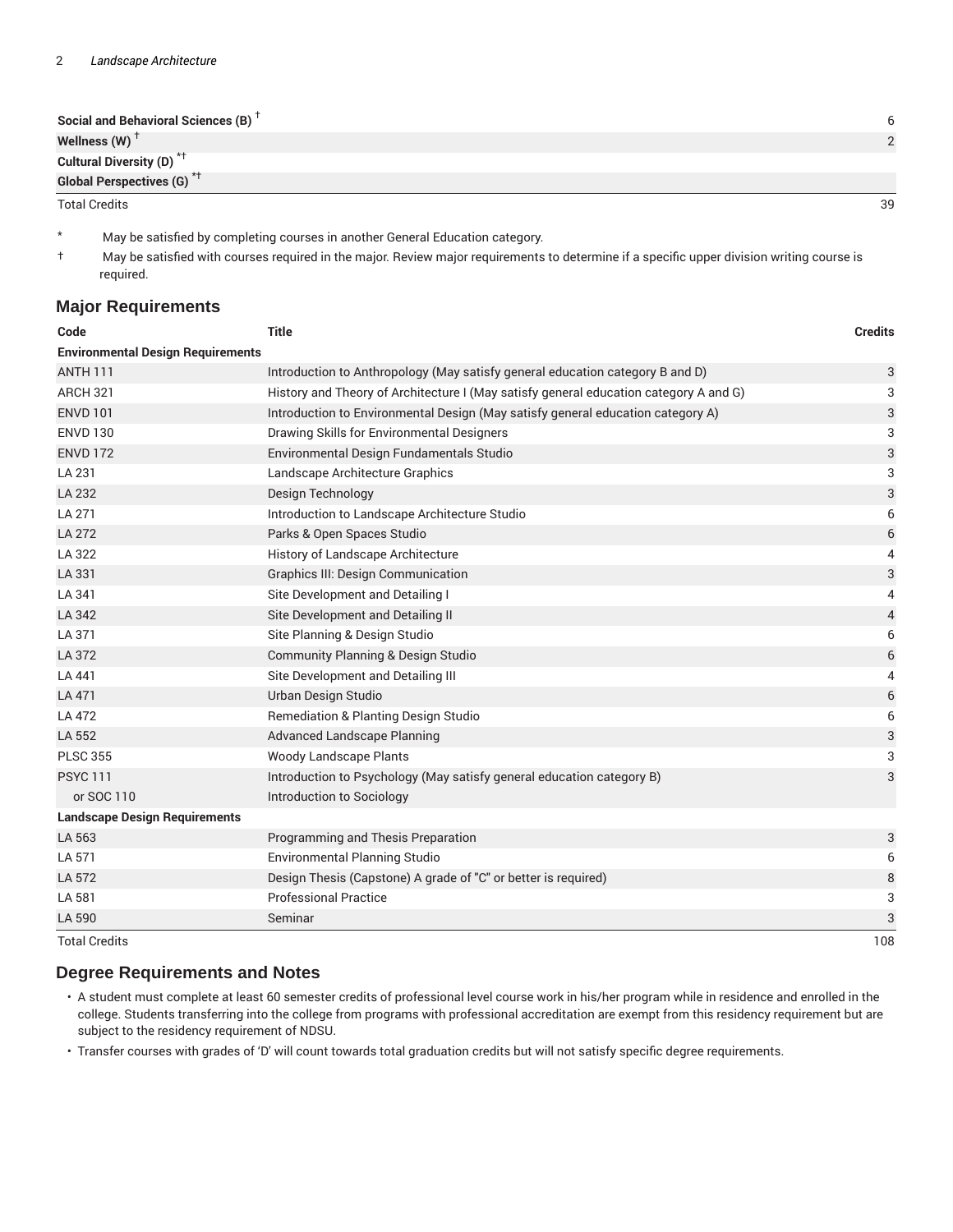## **Minor Requirements**

## **Landscape Architecture Minor**

## **Minor Requirements**

**Required Credits: 19**

| Code                                            | <b>Title</b>                                  | <b>Credits</b> |
|-------------------------------------------------|-----------------------------------------------|----------------|
| <b>Core Courses</b>                             |                                               |                |
| LA 231                                          | Landscape Architecture Graphics               | 3              |
| LA 271                                          | Introduction to Landscape Architecture Studio | 6              |
| Electives: Select ten credits of the following: |                                               | 10             |
| LA 232                                          | Design Technology                             |                |
| LA 272                                          | Parks & Open Spaces Studio                    |                |
| LA 322                                          | History of Landscape Architecture             |                |
| LA 341                                          | Site Development and Detailing I              |                |
| LA 342                                          | Site Development and Detailing II             |                |
| LA 441                                          | Site Development and Detailing III            |                |
| <b>Total Credits</b>                            |                                               | 19             |

## **Minor Requirements and Notes**

- A minimum of 8 credits must be taken at NDSU.
- Architecture majors may substitute 6 credits of other LA courses in the core area. A substitution form signed by the LA department chairperson will be required to submit to the Office of Registration and Records for these substitutions.
- The studio is not required for architecture majors.

## **Plan of Study**

| <b>First Year</b>                             |                                                 |                |
|-----------------------------------------------|-------------------------------------------------|----------------|
| Fall                                          | <b>Credits Spring</b>                           | <b>Credits</b> |
| <b>ENVD 101</b>                               | 3 ENVD 104                                      | 1              |
| <b>ENVD 102</b>                               | 1 ENVD 172                                      | 3              |
| <b>ENVD 130</b>                               | 3 ENGL 120                                      | 3              |
| <b>ENGL 110</b>                               | 4 COMM 110                                      | 3              |
| Science/Tech General Education<br>Requirement | 3 ANTH 111                                      | 3              |
| PSYC 111 or SOC 110                           | 3 Quantitative Reasoning<br>Requirement         | 3              |
|                                               | Wellness Requirement                            | 3              |
|                                               | 17                                              | 19             |
| <b>Second Year</b>                            |                                                 |                |
| Fall                                          | <b>Credits Spring</b>                           | <b>Credits</b> |
| LA 271                                        | 6 LA 272                                        | 6              |
| LA 231                                        | 3 LA 232                                        | 3              |
| ARCH 321                                      | 3 LA 322                                        | 4              |
| <b>PLSC 355</b>                               | 3 Science/Tech General Education<br>Requirement | 3              |
|                                               | 15                                              | 16             |
| <b>Third Year</b>                             |                                                 |                |
| Fall                                          | <b>Credits Spring</b>                           | <b>Credits</b> |
| LA 371                                        | 6 LA 372                                        | 6              |
| LA 341                                        | 4 LA 342                                        | $\overline{4}$ |
|                                               |                                                 |                |